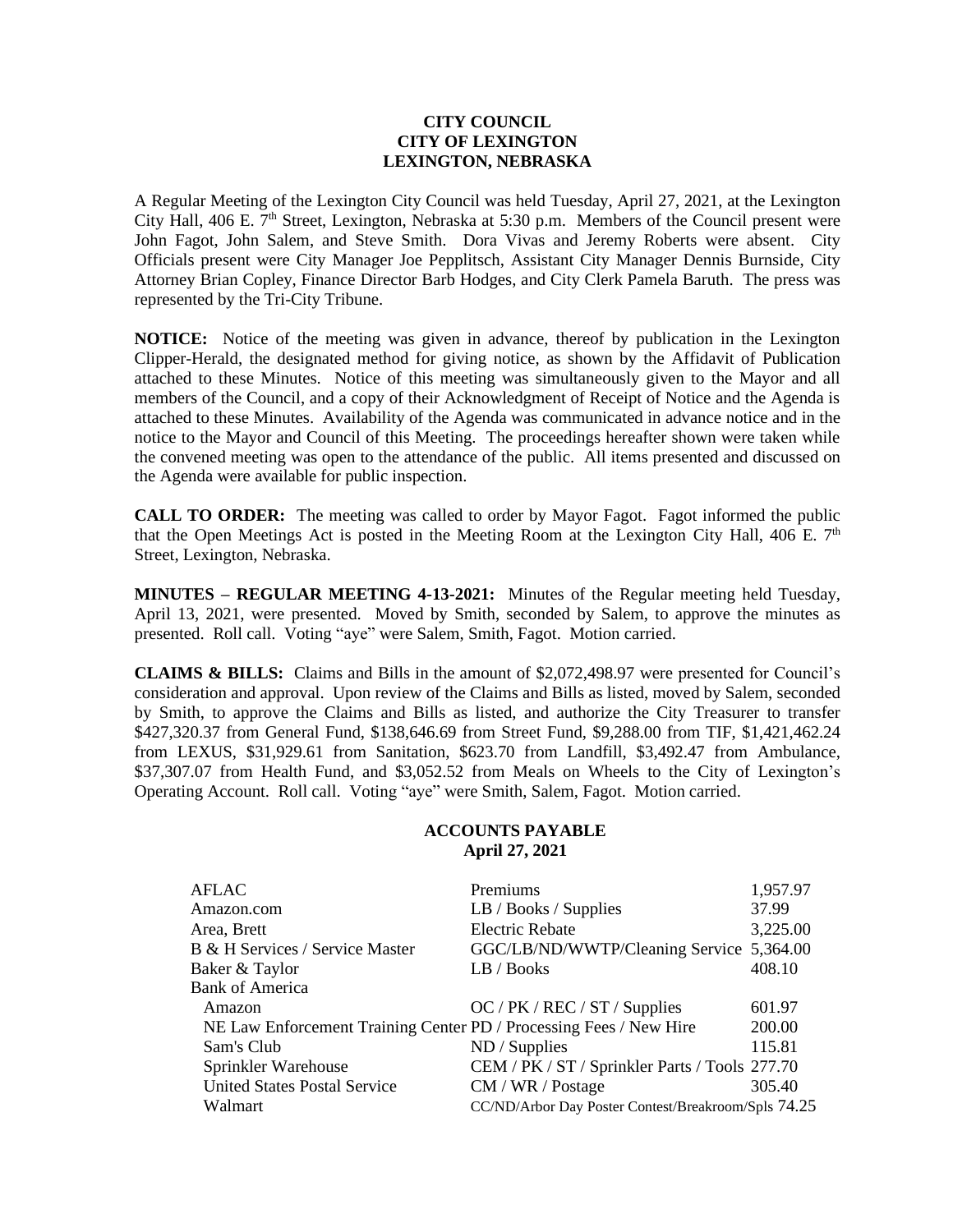| <b>Word Press</b>                                              | LB / Annual Subscription                            | 96.00      |
|----------------------------------------------------------------|-----------------------------------------------------|------------|
| Bauer Built Tire & Service                                     | ST / Tire Repairs                                   | 28.00      |
| Beverly Bogle Louthan PC                                       | <b>Professional Fees</b>                            | 1,200.00   |
| Bliven, Mike                                                   | Electric Rebate                                     | 1,825.00   |
| Carson-Dellosa Publishing                                      | LB / Books                                          | 639.15     |
| Cash-Wa Distributing                                           | MOW/OC/PK/ST/Food & Supplies                        | 3,247.94   |
| Cengage Learning                                               | LB / Books                                          | 221.51     |
| <b>Center Point</b>                                            | LB / Books                                          | 180.36     |
| <b>Centurion Holdings</b>                                      | LB / Smart Shield Renewal                           | 190.50     |
| <b>Chesterman Company</b>                                      | MOW / Beverages                                     | 66.00      |
| Collaborative Summer Library Program LB / Promotional Supplies |                                                     | 192.73     |
| <b>Community Development Agency</b>                            | TIF / Area #1 Redevelopment / Fill Dirt 9,288.00    |            |
| Core & Main                                                    | WR / Meter Parts                                    | 392.91     |
| <b>Country Partners Cooperative</b>                            | PK / Herbicide                                      | 121.90     |
| Danko Emergency Equipment                                      | AMB/FD/Training Mannequin/Light Bulbs               | 1,613.77   |
| Davis Energy                                                   | FD/PK/WWTP/Fuel/Oil/Fuel Tank/Parts/Grease 3,638.15 |            |
| <b>Depository Trust</b>                                        | 2020 Hwy Allocation Bonds / Interest                | 3,224.20   |
|                                                                | EL / Street Light Poles / 24                        |            |
| <b>Dutton-Lainson Company</b><br>Eakes Inc                     |                                                     | 33,480.00  |
|                                                                | ST / Copier Expense                                 | 292.52     |
| Electrical Engineering & Equipment                             | EL/PK/Terminal Adapters / Light Bulbs 54.37         |            |
| Fagot Refrigeration & Electric                                 | SW / Polk Street / Liftstation Repair               | 1,414.13   |
| Fastenal                                                       | PK / ST / WWTP / Supplies                           | 682.02     |
| FiberCon                                                       | EL/Boring/Repair URD/17th & Hoover 4,953.50         |            |
| Greater Lexington Corporation                                  | <b>Electric Rebates</b>                             | 5,700.00   |
| <b>Health Claims</b>                                           | Claims                                              | 34,212.14  |
| <b>Hiland Dairy Foods</b>                                      | MOW / Dairy Products                                | 96.68      |
| Holbein, Dahlas                                                | AMB/FD/Truck Maint/Fueling/Cleaning1,500.00         |            |
| Homeier Ventures / Bob's True Value                            | GGC / Parts                                         | 11.99      |
| Ideal Laundry&Cleaners/Bluffs Facility SolutionsST / Dust Mop  |                                                     | 59.19      |
| <b>IGS ORIX Solar I</b>                                        | <b>Solar Power Purchase</b>                         | 35,825.40  |
|                                                                | 2020 NE Capacity Tax Reimbursement                  | 12,559.00  |
| <b>Ingram Library Services</b>                                 | LB/Books                                            | 184.76     |
| Johnson, Jennifer                                              | <b>Electric Rebate</b>                              | 1,825.00   |
| Landmark Implement / Lexington                                 | CEM / 2021 Grasshopper Mower 725D                   | 13,900.00  |
| Lexington City Payroll Account                                 |                                                     |            |
| Payroll                                                        | Wages                                               | 152,807.72 |
| Social Security                                                | Employer Portion / FICA Med                         | 11,410.95  |
| Union Bank & Trust                                             | <b>Employer Portion / Pension</b>                   | 4,844.90   |
| Union Bank & Trust                                             | <b>Police Pension</b>                               | 3,170.37   |
| <b>ICMA</b>                                                    | <b>City Manager Pension</b>                         | 951.23     |
| Lemus, Mayte                                                   | <b>Electric Rebate</b>                              | 1,050.00   |
| LEXUS                                                          | Utilities                                           | 49,232.24  |
| Linden's Plumbing                                              | LB / Repairs                                        | 178.97     |
| Martin's Flag Company                                          | ST / Nylon Flags / Parts                            | 710.82     |
| Matt Friend Truck Equipment                                    | ST / Parts                                          | 459.50     |
| Mead Lumber                                                    | AC/DS/PK/Tools/Hardware/Supplies                    | 162.37     |
| Meritain Health                                                | <b>Health Premium</b>                               | 35,286.12  |
| MicroMarketing                                                 | LB / Books                                          | 1,074.77   |
| Miller&Associates Consulting Engineers                         | ND / Professional Services                          | 3,900.00   |
| NE Dept of Environment & Energy                                | WWTP/Operator's License Renewal/Sund                | 150.00     |
| Nebraska Public Power District                                 | 0 & M                                               | 192,380.27 |
|                                                                |                                                     |            |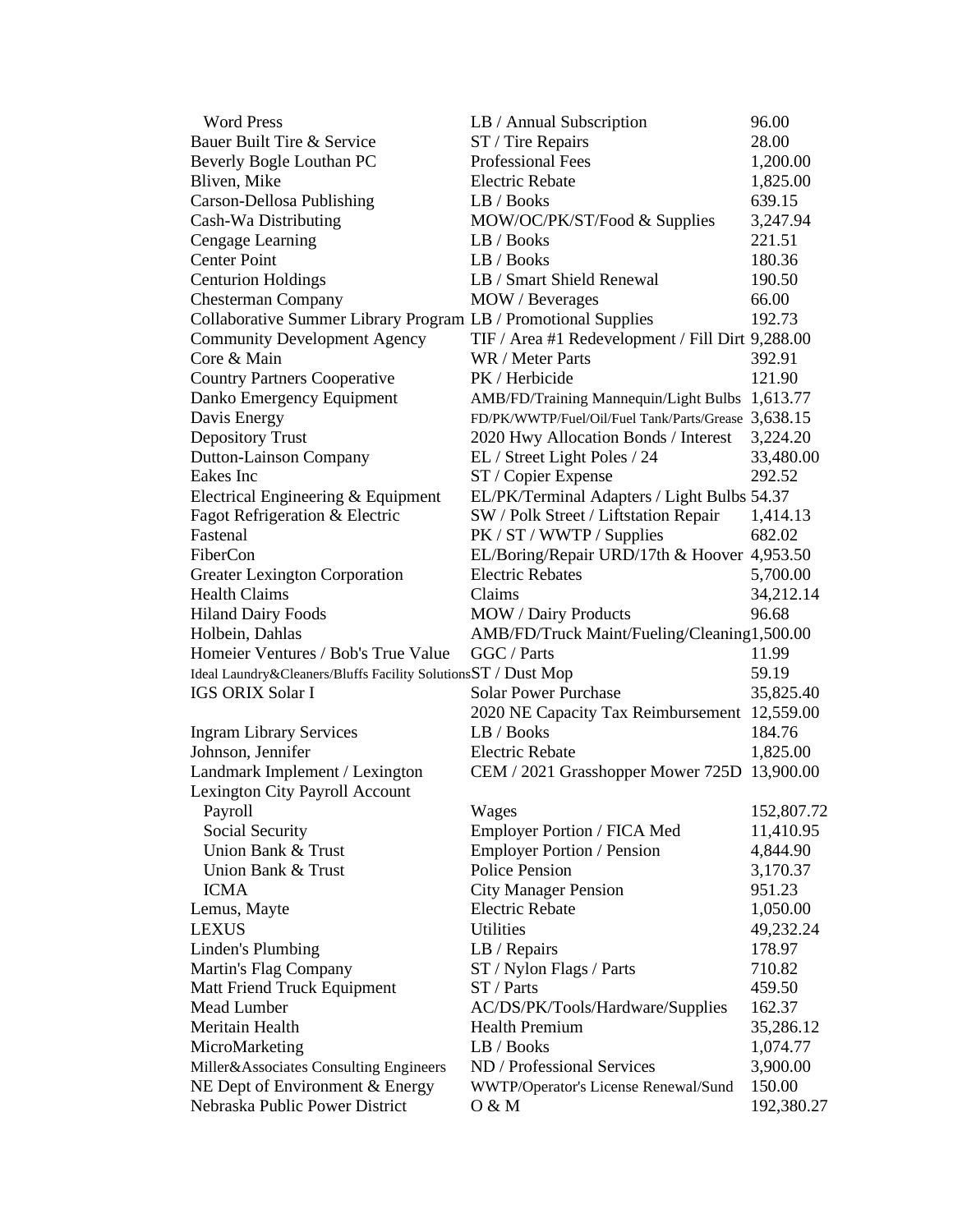|                                             | <b>Power Purchase</b>                                | 897,586.94 |
|---------------------------------------------|------------------------------------------------------|------------|
| Nebraska Safety & Fire Equipment            | REC / Field House / Fire Alarm Parts                 | 325.00     |
| Nebraska State Fire Marshall                | FD / Fire Fighter Certification                      | 100.00     |
| Niederdeppe, Doug                           | <b>Electric Rebate</b>                               | 125.00     |
| Perez, Jose                                 | <b>Electric Rebate</b>                               | 2,100.00   |
| Platte Valley Auto Mart                     | FD / PD / Parts / Repairs                            | 4,024.22   |
| <b>Platte Valley Laboratories</b>           | WWTP / Lab Supplies                                  | 782.50     |
| Principal                                   | Dental Premium                                       | 3,419.55   |
| Priority Medical                            | AMB/Non-Billable Runs/Jan-Mar 2021 1,600.00          |            |
| <b>Rasmussen Mechanical Services</b>        | LB/Heat Pump Blower Motor/Replacement                | 855.80     |
| Rios, Jesse                                 | ST / Reimbursement / Safety Boots                    | 61.39      |
| Rockmount Research & Alloys                 | ST / Soldering Rod                                   | 188.88     |
| S & W Auto Parts Company                    | FD / Parts                                           | 64.39      |
| Sirchie Acquisition Company                 | PD / Supplies                                        | 65.40      |
| <b>Standard Insurance Company</b>           | Life Insurance Premiums                              | 1,034.42   |
| State of NE/Public Health Environmental Lab | WR / Testing                                         | 348.00     |
| Taste of Home                               | LB / Books                                           | 38.50      |
| <b>TL Sund Constructors</b>                 | ST / Crushed Concrete                                | 359.92     |
| TO Haas Tire Co                             |                                                      |            |
|                                             | PK / Mower Tires / Tire Repairs                      | 157.56     |
| <b>Tyler Technologies</b>                   | Utility Billing Sprt/Payment Transactions Fees       | 5,419.35   |
| U Save Pharmacy/Business Equipment          | EL / LB / Supplies                                   | 219.76     |
| Unitech                                     | ST / Dry Lubricant                                   | 195.50     |
| <b>US Foods</b>                             | MOW / Food & Supplies                                | 497.13     |
| VSP / Vision Service Plan                   | <b>Vision Premium</b>                                | 1,061.77   |
| Walmart                                     | CEM/LB/PD/PK/ST/WR/WWTP/Supplies1,005.03             |            |
| <b>Watch Guard Video</b>                    | PD / Parts                                           | 36.00      |
| <b>Wesco Distribution</b>                   | PK / ST / Supplies                                   | 90.00      |
| American Patchwork & Quilting               | LB / Annual Magazine Subscription                    | 24.97      |
| <b>Baird Holm</b>                           | Pension Plan Review / Fees                           | 1,100.00   |
| Baker & Taylor                              | LB / Books                                           | 331.16     |
| City Directory Inc                          | ND / Printed Ads                                     | 1,019.00   |
| City of Lexington                           | <b>Utility Franchise Fees</b>                        | 86,119.01  |
| <b>Crouch Recreation</b>                    | AC / Down Payment / Splashpad                        | 31,985.00  |
| Dan's Sanitation                            | <b>Sanitation Fees</b>                               | 31,929.61  |
| Davis Energy                                | ST / Fuel Purchase                                   | 4,518.41   |
| <b>Great Western Bank</b>                   | ST / CED Loan Payment                                | 46,607.65  |
| <b>Health Claims</b>                        | Claims                                               | 949.75     |
| Home Federal Bank                           | SW 1st Addition Loan Payment                         | 66,528.30  |
|                                             | DC Opportunity Center Phase III Loan Pymt109,592.33  |            |
| Homeier Ventures LLC                        | PK / Potting Soil / Downtown                         | 185.88     |
| Homestead Bank                              | REC / Complex Lighting Loan                          | 64,047.03  |
| Lexington Health Fund                       | Self-Funding                                         | 44,204.35  |
| Mead Lumber                                 | CEM / Hardware                                       | 80.88      |
| Meester, Pricilla                           | <b>Electric Rebate</b>                               | 100.00     |
| OCLC                                        | LB/Cataloging/Metadata/Worldshare/Subscription146.86 |            |
| Original Watermen                           | $AC /$ Supplies                                      | 1,427.95   |
| Primary Electric                            | EL / Conversion Work                                 | 13,939.80  |
| Scholastic                                  | LB / Books                                           | 305.43     |
| Spectrum                                    | Cable Service                                        | 53.80      |
| <b>Sports Illustrated</b>                   | LB / Annual Magazine Subscription                    | 28.96      |
| <b>Statewide Collection</b>                 | EL / Collection Services                             | 584.99     |
|                                             |                                                      |            |